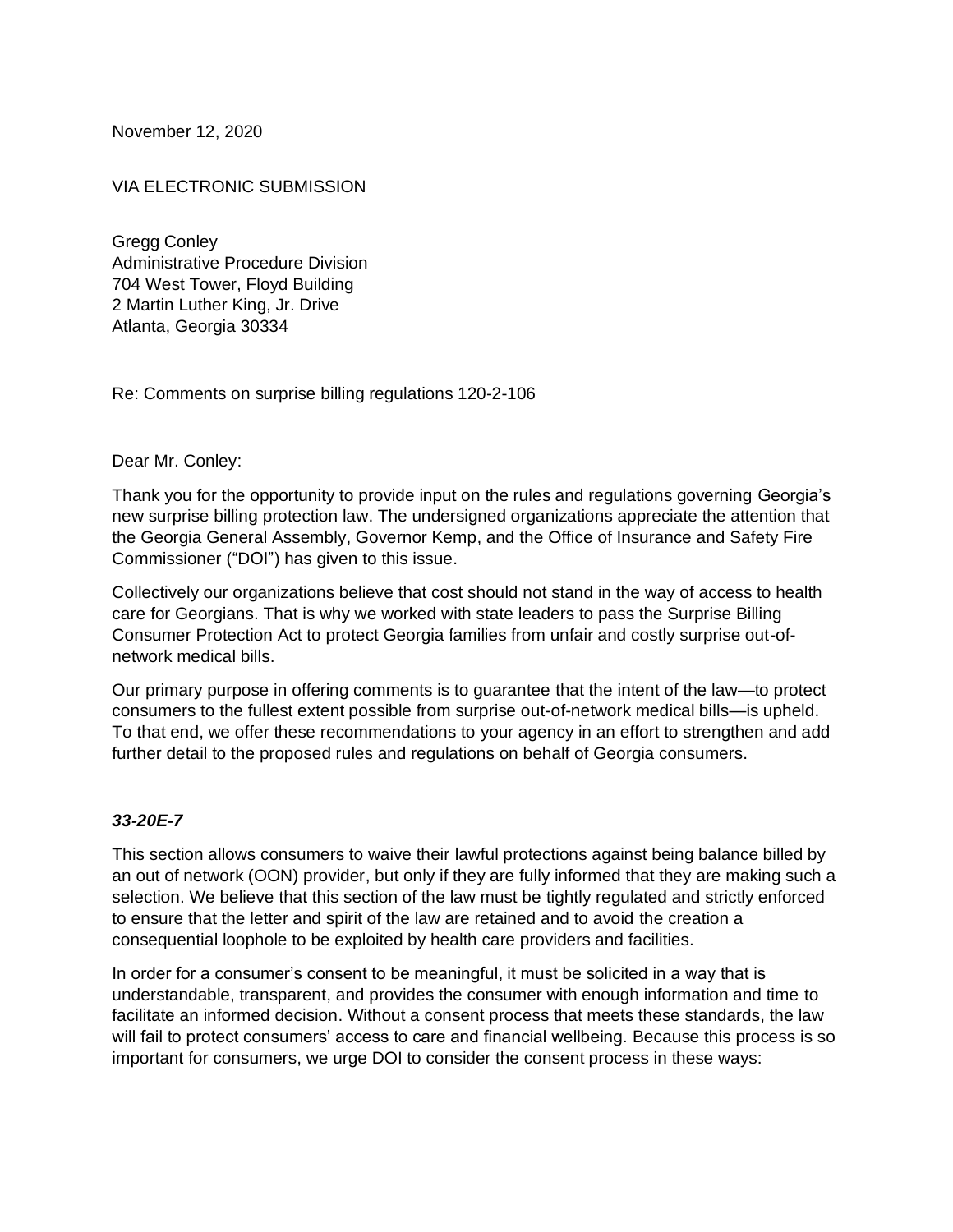## **The content and design of the notice/consent process**

We urge DOI to develop a uniform written consent form and verbal process for use by health care providers across the state. Texas adopted a similar approach after the state's initial notice and consent rules were found to be insufficient, and consumers were being taken advantage of.

The consent process must be designed in a way that takes into account the diversity of Georgia's population and their health care needs. Many Georgia consumers have reading skills below a  $6<sup>th</sup>$  grade level, low health literacy skills (written and verbal), do not speak English as a first language, or have cognitive differences that are not readily apparent even to health care providers. In order to ensure that all Georgians are provided a truly informed choice about whether to seek care OON, it is imperative that both the written consent forms and verbal consent prompt:

- Make clear the full estimated costs of the OON care episode
- Abide by best practices of health literacy and universal design (e.g. lots of white space, short sentences, everyday language/terms, among other guidelines);
- Be available in the patient's preferred language;
- Be made available in formats that meet the Americans with Disability Act standards (e.g. screen readable pdfs, Braille); and
- Include prominent notice that consumers do not have to waive their rights and may be offered other options for care if they so choose.

While Texas did not require verbal consent from consumers, their written materials provide a good example of what Georgia's could look like, as they follow many readability, usability, and accessibility best practices. DOI can find the [Texas consumer consent form](https://www.tdi.texas.gov/rules/2019/documents/20196181abr.pdf) here along with [the](https://www.tdi.texas.gov/forms/lhlifehealth/ah025.pdf)  [form's instructions for providers.](https://www.tdi.texas.gov/forms/lhlifehealth/ah025.pdf) The Michigan Department of Health and Human Services published [these content and design standards](https://s3files.core77.com/files/pdfs/2019/86102/905702_woyqpvNp8.pdf) for the state's public assistance application following a two-year study period; these standards may also be useful for DOI's purposes.

The staff at Georgians for a Healthy Future (one of the undersigned organizations) maintain expertise in the areas of health literacy, accessibility, and readability for health forms. We would be pleased to help DOI in its efforts to provide consumers with a clear and understandable consent process.

## **The timing of the consumer consent process**

The law mentions two time periods related to consumer consent to go OON for their care. The first stipulates that in nonemergency medical situations, consumers can only make an informed choice after they are provided with an estimate of potential charges. Georgia consumers will be best able to make an informed decision about their care if:

- 1. They receive this cost estimate as far ahead of any scheduled health services as possible; and
- 2. The cost estimate is detailed and understandable to lay people.

Informed decisions by consumers can only take place if they have the time and space needed to review the cost estimate provided by an OON provider, call their health insurer to explore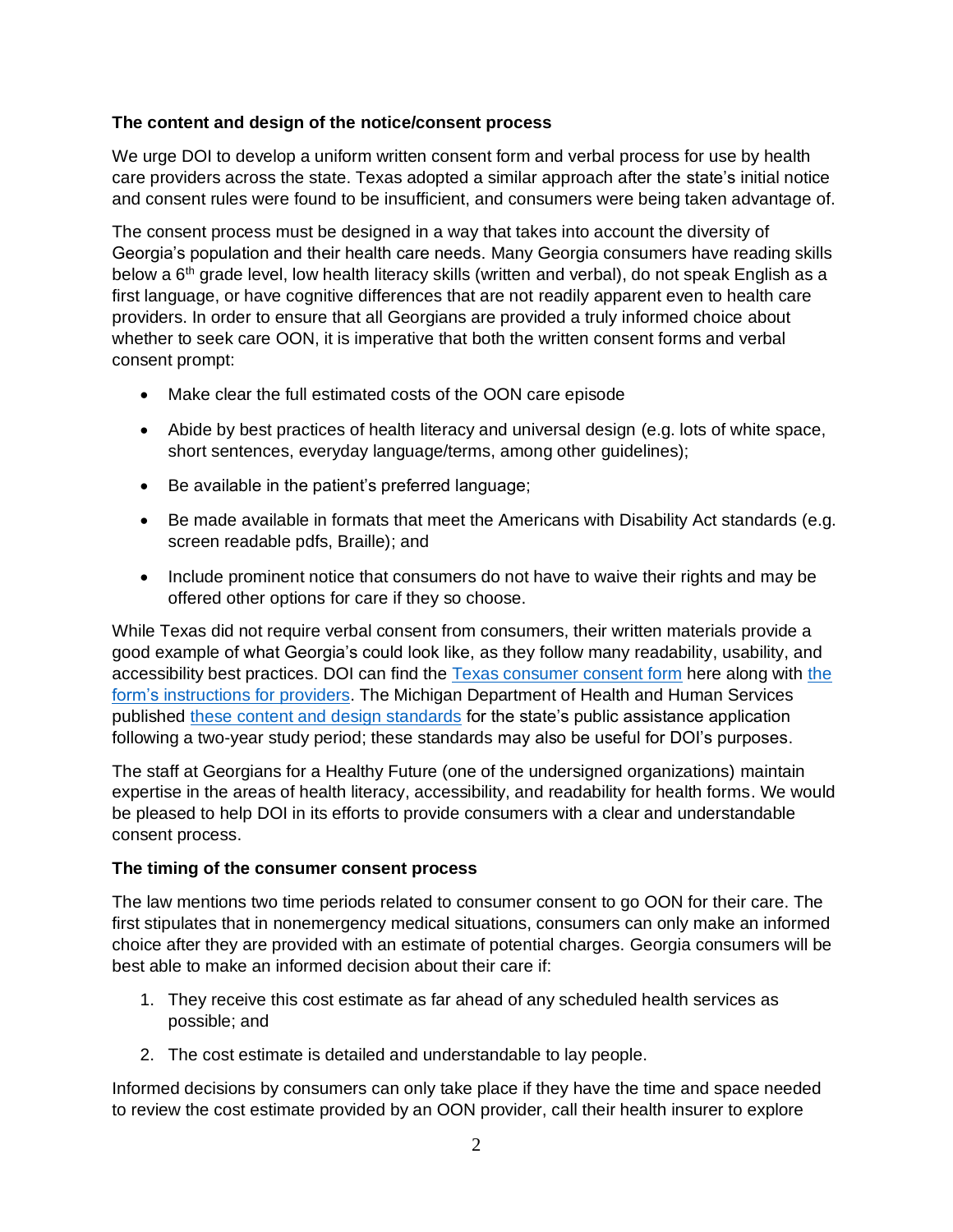their IN options, and consider all of the available information on their own or in consultation with other decision makers in their households. To that end, GHF urges DOI to require that health care providers:

- Provide a written estimate that includes the date of service; service code and name for all expected services/supplies; the amount the provider bills for each item; and the amount that the consumer may need to pay for each item and in total. The Texas consent form builds in an easy-to-understand cost estimate structure that we believe would provide Georgia consumers with the information needed to check with their insurer about IN provider options and/or comparison shop with other providers.
- Provide the estimate of OON services at the time that the appointment is made; or as soon as possible ahead of the appointment. Almost as a rule, health care providers collect consumers' health insurance information at the time that a health appointment is made. This allows the provider to check their network status with the consumers' plan immediately or very soon afterwards. Providers should be required to check their network status while booking appointments, or within two business days following the booking of the appointment. Upon finding that they are OON for a consumers' plan, providers should be required to notify the consumer and provide a written cost estimate of services within one business day. If the booked appointment would occur within the three-business day window, the network determination and written cost estimate should be provided to consumers at least 24 hours ahead of their appointment.

The second time period detailed by this section of the law refers to situations in which a provider is asked by a patient who needs more or different care from another provider for a referral with a short-enough turnaround time that it would make the above process unworkable. GHF urges that DOI define the time period referred to as "immediate" in 33-20E-7(c) as shorter than two business days. For referrals taking place more than two business days in the future, health care providers should be able to reasonably notify consumers of their network status and the estimated costs of care.

The notice provided to the consumer in these same-day, next-day, or otherwise shortturnaround referrals are especially consequential as consumers will feel as though they have less time to check with their insurer about in-network provider options and/or comparison shop with other providers. The written and verbal notice provided to consumers in this situation should mirror as much as possible the notice provisions described in the above *Content and design of the notice/consent process* section. Because this part of the law does not require that consumers are provided with a cost estimate, the referring provider should be required to at least provide the consumer with the contact information of the referred provider so that the consumer can easily request an estimate.

### **Documentation of the consumer consent process**

So that consumers have complete records and files with which to document their health care and out of pocket costs, providers should be required to provide copies of all written OON consent forms and other documentation of all verbal consents to consumers during the consumer's health appointment or in a reasonably timely manner following the appointment. This will maintain transparency for consumers and accountability on the part of providers.